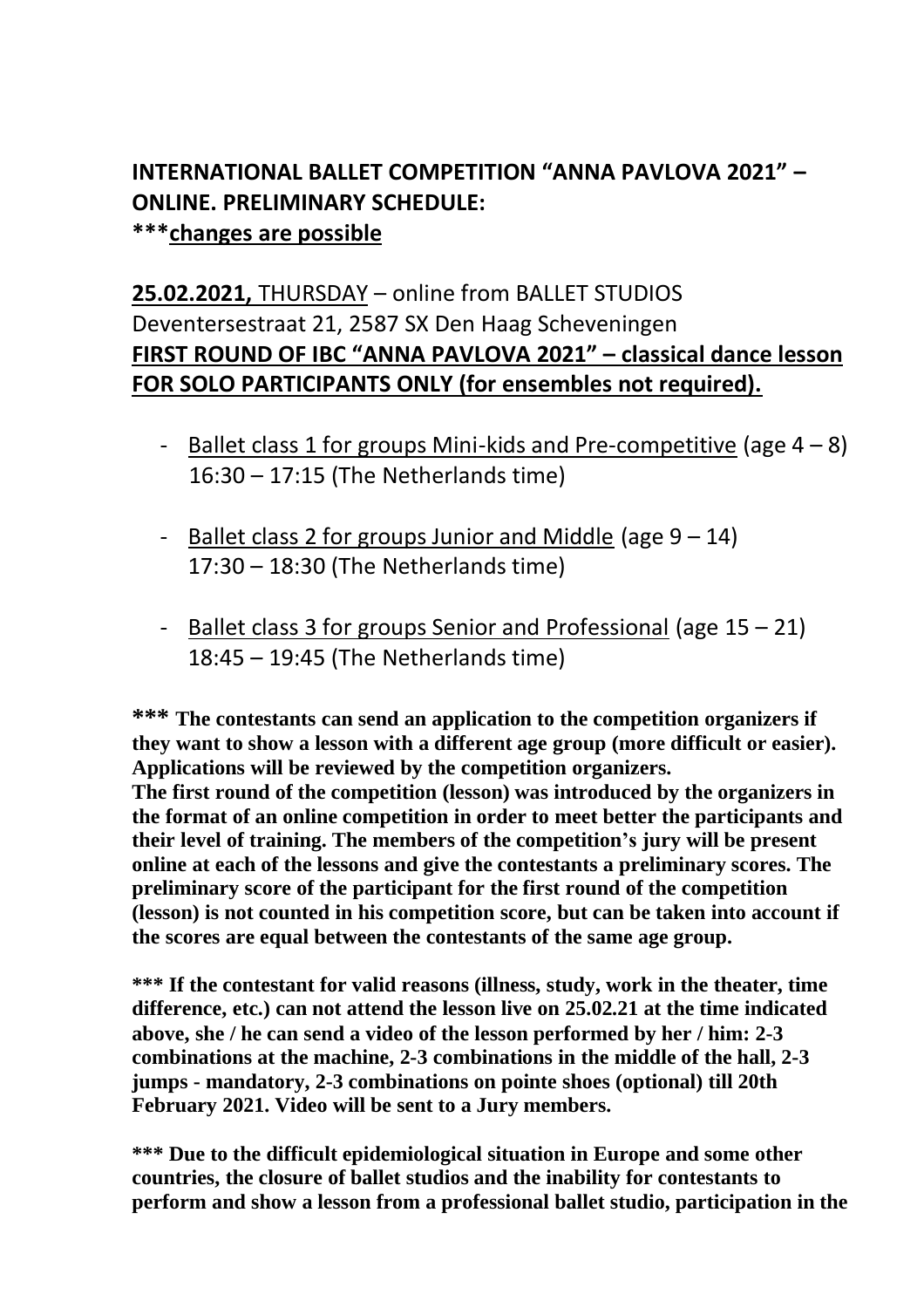**first round of the competition from the contestant's home is allowed. Required requirements - the contestant's number, attached to the front and back, rehearsal ballet clothing without accessories (skirts, bundles, leggings, sweatshirts, etc.)**

**26.02.2021,** FRIDAY – online from The Hague, The Netherlands. **- 16:30 – 1 st day of the online competition (The Netherlands time). The exact time of the performance for the competitors, who would like to dance via livestream, will be announced soon after receiving all application forms.**

**\*\*\* Due to the fact that some contestants do not have the opportunity to record a video or perform competitive dances in a professional ballet studio because of the lockdown, it is allowed to participate in the competition at home, if the size of the room corresponds to the choreography being performed. Also realizing that not every contestant has an equipped ballet studio at home with a professional ballet floor, we recommend that the contestants perform variations and dances at home on demi pointes, in soft ballet shoes (however, performance on pointe shoes is also allowed at the request of the contestant and her teacher). For the objectivity of the Jury scores, the contestants will be divided into subgroups A and B (on pointe shoes and on demi pointes) in each age group.**

**27.02.2021,** SATURDAY – online from The Hague, The Netherlands. **- 16:30 – 2 nd day of the online competition (The Netherlands time). The exact time of the performance for the competitors, who would like to dance via livestream, will be announced soon after receiving all application forms.**

**\*\*\* Due to the fact that some contestants do not have the opportunity to record a video or perform competitive dances in a professional ballet studio because of the lockdown, it is allowed to**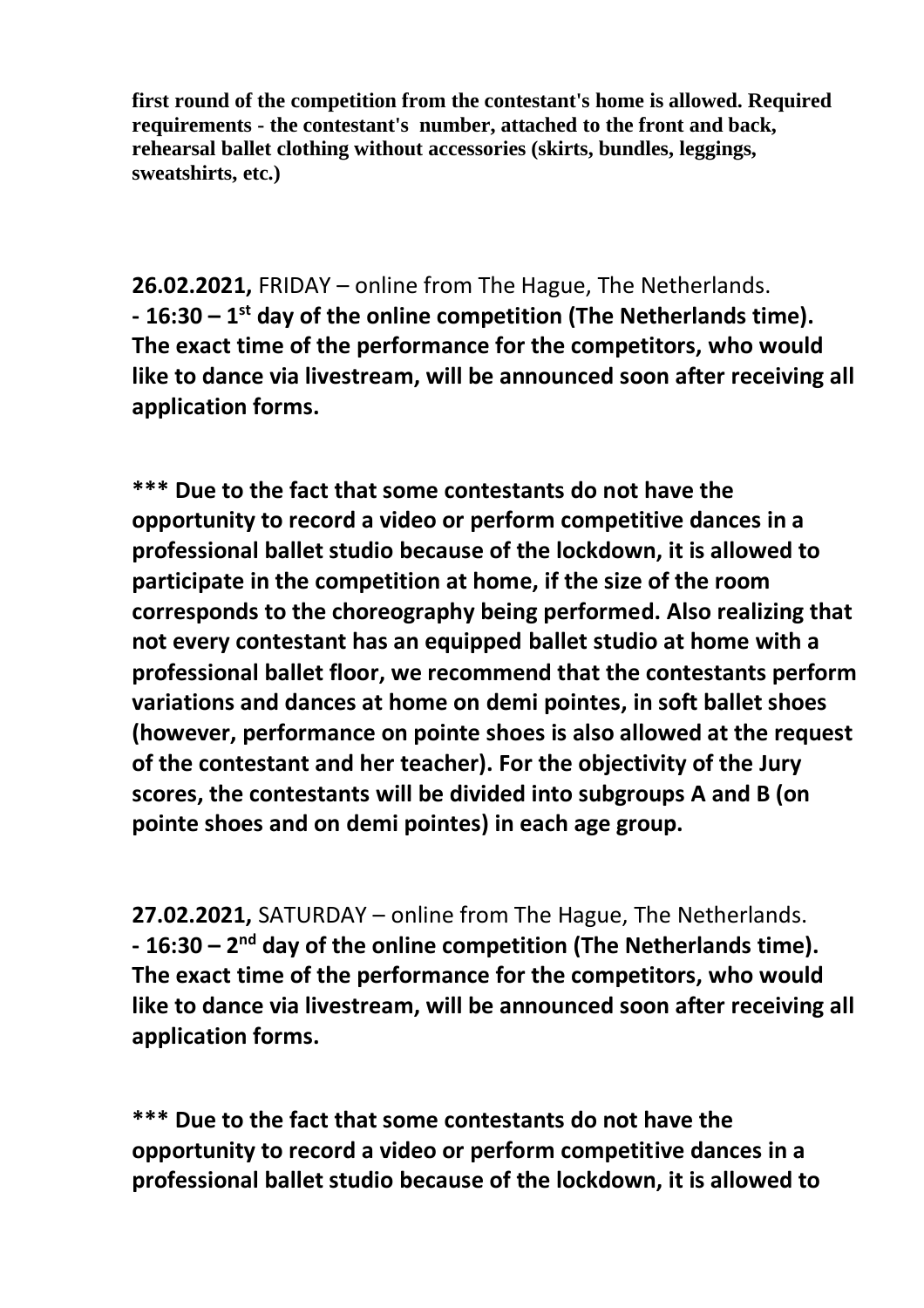**participate in the competition at home, if the size of the room corresponds to the choreography being performed. Also realizing that not every contestant has an equipped ballet studio at home with a professional ballet floor, we recommend that the contestants perform variations and dances at home on demi pointes, in soft ballet shoes (however, performance on pointe shoes is also allowed at the request of the contestant and her teacher). For the objectivity of the Jury scores, the contestants will be divided into subgroups A and B (on pointe shoes and on demi pointes) in each age group.**

**28.02.2021,** SUNDAY – the day of master-classes online from The Hague (classical and character dance), The Netherlands and Alicante, Spain (contemporary).

- **11:00 – 12:00 – classical dance lesson**, teachers Tatiana Petrova (CV) and Vladislav Kuramshin (CV), from the age 8-9 to 21 depending of the skills, advanced level.
- 12:00 12:15 questions and answers live. In case of lack of time – please send questions to the email [russianballetnl@gmail.com](mailto:russianballetnl@gmail.com) , additional discussion online is possible by agreement.
- **12:15 – 13:15 – contemporary dance lesson**, teacher Federica Fasano (CV), Alicante, Spain, from the age 8-9 to 21 depending of the skills, advanced level.
- 13:15 13:30 questions and answers live. In case of lack of time – please send questions to the email [russianballetnl@gmail.com](mailto:russianballetnl@gmail.com) , additional discussion online is possible by agreement.
- **13:30 – 14:30 – character dance lesson**, teacher Tatiana Petrova (CV), any age depending of the level of the participant.
- 14:30 14:45 questions and answers live. In case of lack of time – please send questions to the email [russianballetnl@gmail.com](mailto:russianballetnl@gmail.com) , additional discussion online is possible by agreement.